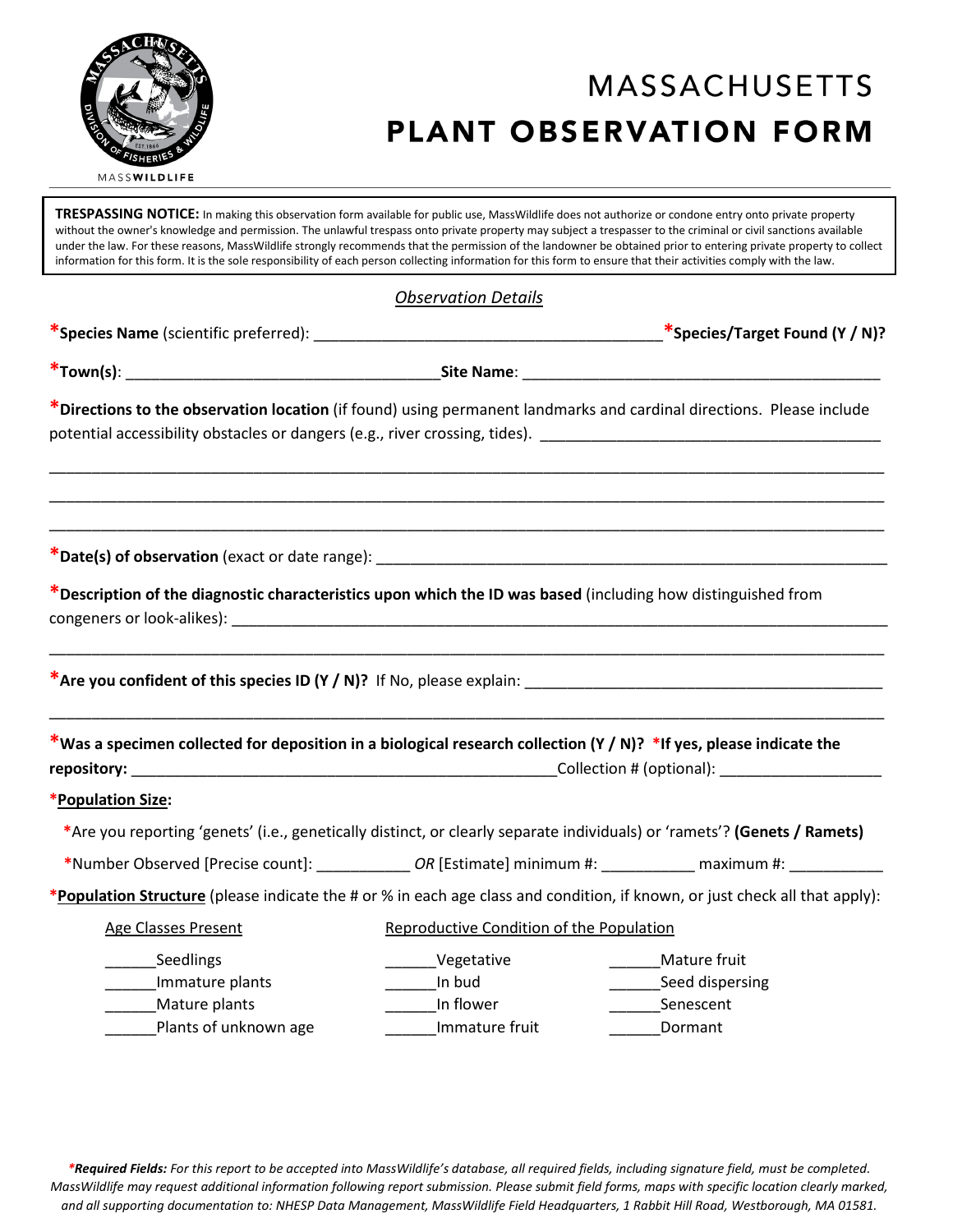## *Location Information*

| *Please attach a copy of the appropriate section of a USGS topo map, aerial photograph, or similar map (e.g., Google<br>Earth map, GIS map, etc.), and carefully mark the specific site where you observed this rare species.            |  |  |  |  |  |
|------------------------------------------------------------------------------------------------------------------------------------------------------------------------------------------------------------------------------------------|--|--|--|--|--|
| Site Coordinates (if available): Coord. projection (circle one): (UTM / Lat-Long / Mass. State Plane / Other _________)<br>Source of coordinates (circle one): (GPS / Google Earth / other GIS system (please specify __________________ |  |  |  |  |  |
| Coordinates at original observation location<br>If reporting >1 one location, please indicate count per site:                                                                                                                            |  |  |  |  |  |
| Obs #1: ________________                                                                                                                                                                                                                 |  |  |  |  |  |
| Obs #2: _______________                                                                                                                                                                                                                  |  |  |  |  |  |
| Obs #3: _________________                                                                                                                                                                                                                |  |  |  |  |  |
| <b>Population Information</b>                                                                                                                                                                                                            |  |  |  |  |  |
| Approximate area occupied by the population (circle appropriate unit): ________ (meters <sup>2</sup> / feet <sup>2</sup> / hectares / acres)                                                                                             |  |  |  |  |  |
| Did your survey encompass the entire population extent, if known (please circle one)? (Yes / No / Uncertain)                                                                                                                             |  |  |  |  |  |
| How would you characterize the vigor of this population (please circle max 2)? (Excellent / Good / Fair / Poor)                                                                                                                          |  |  |  |  |  |
| Have you observed this species at this site in previous years (Y / N)? If yes, please give details: ___________________________________                                                                                                  |  |  |  |  |  |
| If applicable, include any available unique ID to an external tracking system/database: ______________________                                                                                                                           |  |  |  |  |  |
|                                                                                                                                                                                                                                          |  |  |  |  |  |
| Was the organism's species identification made by someone other than the observer? (Y / N) If yes, please provide                                                                                                                        |  |  |  |  |  |
| Site Information                                                                                                                                                                                                                         |  |  |  |  |  |
| Describe the habitat at this location (if possible, include dominant vegetation, patch size, local land use, alterations to                                                                                                              |  |  |  |  |  |
|                                                                                                                                                                                                                                          |  |  |  |  |  |
|                                                                                                                                                                                                                                          |  |  |  |  |  |
|                                                                                                                                                                                                                                          |  |  |  |  |  |
|                                                                                                                                                                                                                                          |  |  |  |  |  |
|                                                                                                                                                                                                                                          |  |  |  |  |  |
|                                                                                                                                                                                                                                          |  |  |  |  |  |
|                                                                                                                                                                                                                                          |  |  |  |  |  |
|                                                                                                                                                                                                                                          |  |  |  |  |  |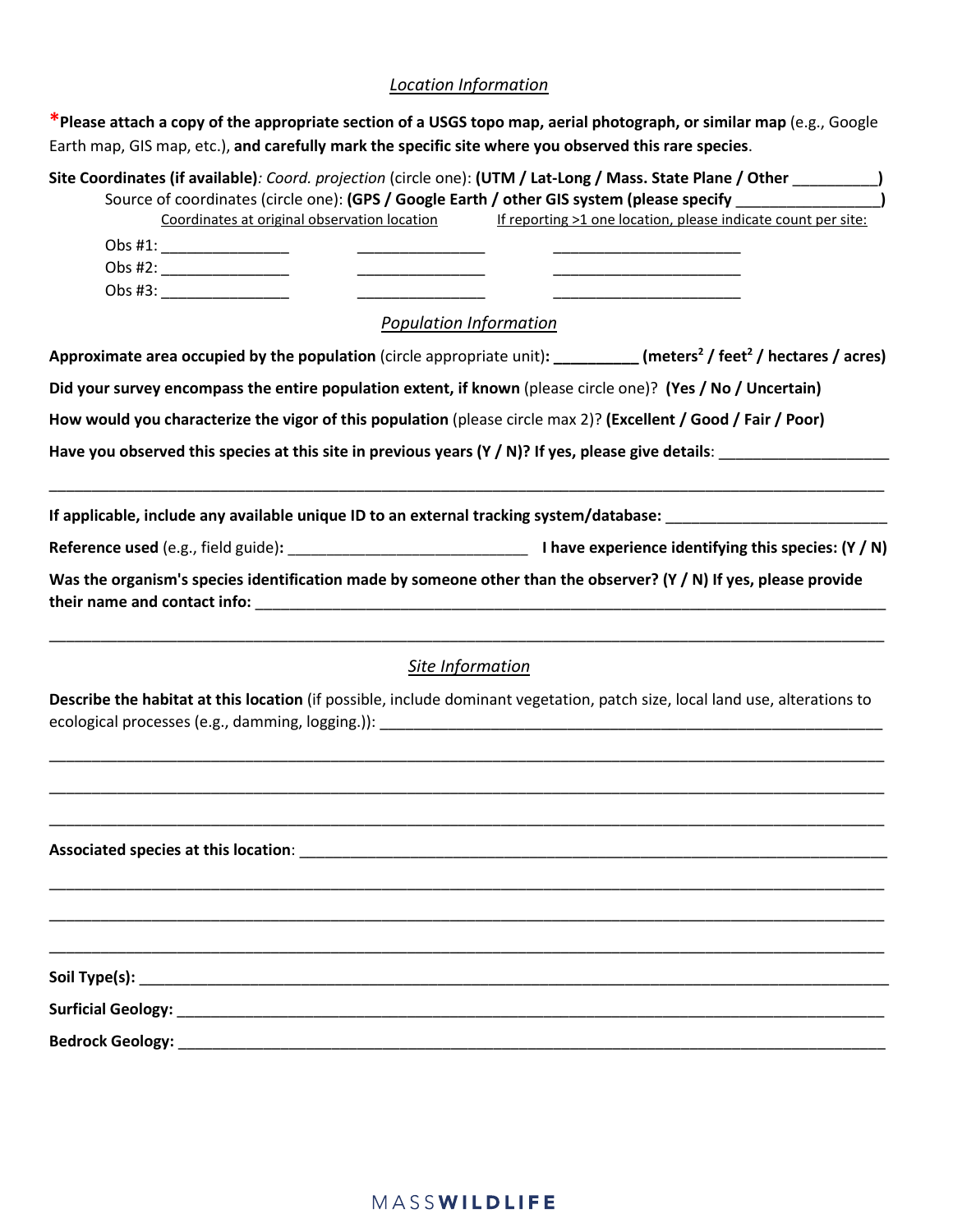#### **Habitat Descriptors** (circle all that apply)**:**

| Landform/Topography   | Aspect (      | ۰J        | %<br>Slope ( | <b>Soil Moisture Regime</b> | <b>Water Clarity</b> |
|-----------------------|---------------|-----------|--------------|-----------------------------|----------------------|
| summit/crest          | N             | <b>NE</b> | flat         | xeric                       | clear                |
| upper slope           | $\mathsf E$   | <b>SE</b> | gentle       | dry                         | turbid               |
| mid slope             | $\sf S$       | SW        | average      | mesic                       | milky                |
| lower slope           | W             | <b>NW</b> | steep        | wet                         | tea/tannic           |
| rolling terrain/plain | flat/variable |           | very steep   | inundated                   | green                |
| floodplain/terrace    |               |           | abrupt       |                             | foamy                |
| wetland               |               |           |              |                             | other                |
| shore/lake/stream     | Light         |           | Elevation (  | Water Depth (               |                      |
|                       | open          |           | feet         | inches                      |                      |
|                       | filtered      |           | meters       | feet                        |                      |
|                       | shade         |           |              | meters                      |                      |
|                       |               |           |              |                             |                      |

**Deer Browse Influence** (select one)**: (high / medium / low / none)** 

**Hydrologic Influence** (select one)**: (high / medium / low / none)**

**Describe the invasive species present at this site and indicate their perceived threat level** (select one)**:** 

**(high / medium / low / none)** \_\_\_\_\_\_\_\_\_\_\_\_\_\_\_\_\_\_\_\_\_\_\_\_\_\_\_\_\_\_\_\_\_\_\_\_\_\_\_\_\_\_\_\_\_\_\_\_\_\_\_\_\_\_\_\_\_\_\_\_\_\_\_\_\_\_\_\_\_\_\_\_\_

**Describe other observed threats to the population at this site (e.g., disease, predation, disruptive land uses) and indicate their perceived threat level** (select one): (high / medium / low / none)

\_\_\_\_\_\_\_\_\_\_\_\_\_\_\_\_\_\_\_\_\_\_\_\_\_\_\_\_\_\_\_\_\_\_\_\_\_\_\_\_\_\_\_\_\_\_\_\_\_\_\_\_\_\_\_\_\_\_\_\_\_\_\_\_\_\_\_\_\_\_\_\_\_\_\_\_\_\_\_\_\_\_\_\_\_\_\_\_\_\_\_\_\_\_\_\_\_\_

\_\_\_\_\_\_\_\_\_\_\_\_\_\_\_\_\_\_\_\_\_\_\_\_\_\_\_\_\_\_\_\_\_\_\_\_\_\_\_\_\_\_\_\_\_\_\_\_\_\_\_\_\_\_\_\_\_\_\_\_\_\_\_\_\_\_\_\_\_\_\_\_\_\_\_\_\_\_\_\_\_\_\_\_\_\_\_\_\_\_\_\_\_\_\_\_\_\_

\_\_\_\_\_\_\_\_\_\_\_\_\_\_\_\_\_\_\_\_\_\_\_\_\_\_\_\_\_\_\_\_\_\_\_\_\_\_\_\_\_\_\_\_\_\_\_\_\_\_\_\_\_\_\_\_\_\_\_\_\_\_\_\_\_\_\_\_\_\_\_\_\_\_\_\_\_\_\_\_\_\_\_\_\_\_\_\_\_\_\_\_\_\_\_\_\_\_

\_\_\_\_\_\_\_\_\_\_\_\_\_\_\_\_\_\_\_\_\_\_\_\_\_\_\_\_\_\_\_\_\_\_\_\_\_\_\_\_\_\_\_\_\_\_\_\_\_\_\_\_\_\_\_\_\_\_\_\_\_\_\_\_\_\_\_\_\_\_\_\_\_\_\_\_\_\_\_\_\_\_\_\_\_\_\_\_\_\_\_\_\_\_\_\_\_\_

What are your recommendations for future inventory, monitoring, research, and/or management?

\_\_\_\_\_\_\_\_\_\_\_\_\_\_\_\_\_\_\_\_\_\_\_\_\_\_\_\_\_\_\_\_\_\_\_\_\_\_\_\_\_\_\_\_\_\_\_\_\_\_\_\_\_\_\_\_\_\_\_\_\_\_\_\_\_\_\_\_\_\_\_\_\_\_\_\_\_\_\_\_\_\_\_\_\_\_\_\_\_\_\_\_\_\_\_\_\_\_ **What are your protection recommendations? Letter and the set of the set of the set of the set of the set of the set of the set of the set of the set of the set of the set of the set of the set of the set of the set of t** \_\_\_\_\_\_\_\_\_\_\_\_\_\_\_\_\_\_\_\_\_\_\_\_\_\_\_\_\_\_\_\_\_\_\_\_\_\_\_\_\_\_\_\_\_\_\_\_\_\_\_\_\_\_\_\_\_\_\_\_\_\_\_\_\_\_\_\_\_\_\_\_\_\_\_\_\_\_\_\_\_\_\_\_\_\_\_\_\_\_\_\_\_\_\_\_\_\_ **EO#, if known:** \_\_\_\_\_\_\_\_\_\_ **EO ID, if known:** \_\_\_\_\_\_\_\_\_\_ **Landowner's name and address, if known**: \_\_\_\_\_\_\_\_\_\_\_\_\_\_\_\_\_\_\_\_\_\_\_\_\_\_\_\_\_\_\_\_\_\_\_\_\_\_\_\_\_\_\_\_\_\_\_\_\_\_\_\_\_\_\_\_\_\_\_\_\_\_ \_\_\_\_\_\_\_\_\_\_\_\_\_\_\_\_\_\_\_\_\_\_\_\_\_\_\_\_\_\_\_\_\_\_\_\_\_\_\_\_\_\_\_\_\_\_\_\_\_\_\_\_\_\_\_\_\_\_\_\_\_\_\_\_\_\_\_\_\_\_\_\_\_\_\_\_\_\_\_\_\_\_\_\_\_\_\_\_\_\_\_\_\_\_\_\_\_\_ Other Observers: \_\_\_\_\_\_ **Amount time spent surveying** (person hours): \_\_\_\_\_\_\_\_\_\_\_\_\_\_\_\_\_\_\_\_\_\_\_\_\_\_\_\_\_\_\_\_\_\_\_\_\_\_\_\_\_\_\_\_\_\_\_\_\_\_\_\_\_\_\_\_\_\_\_\_